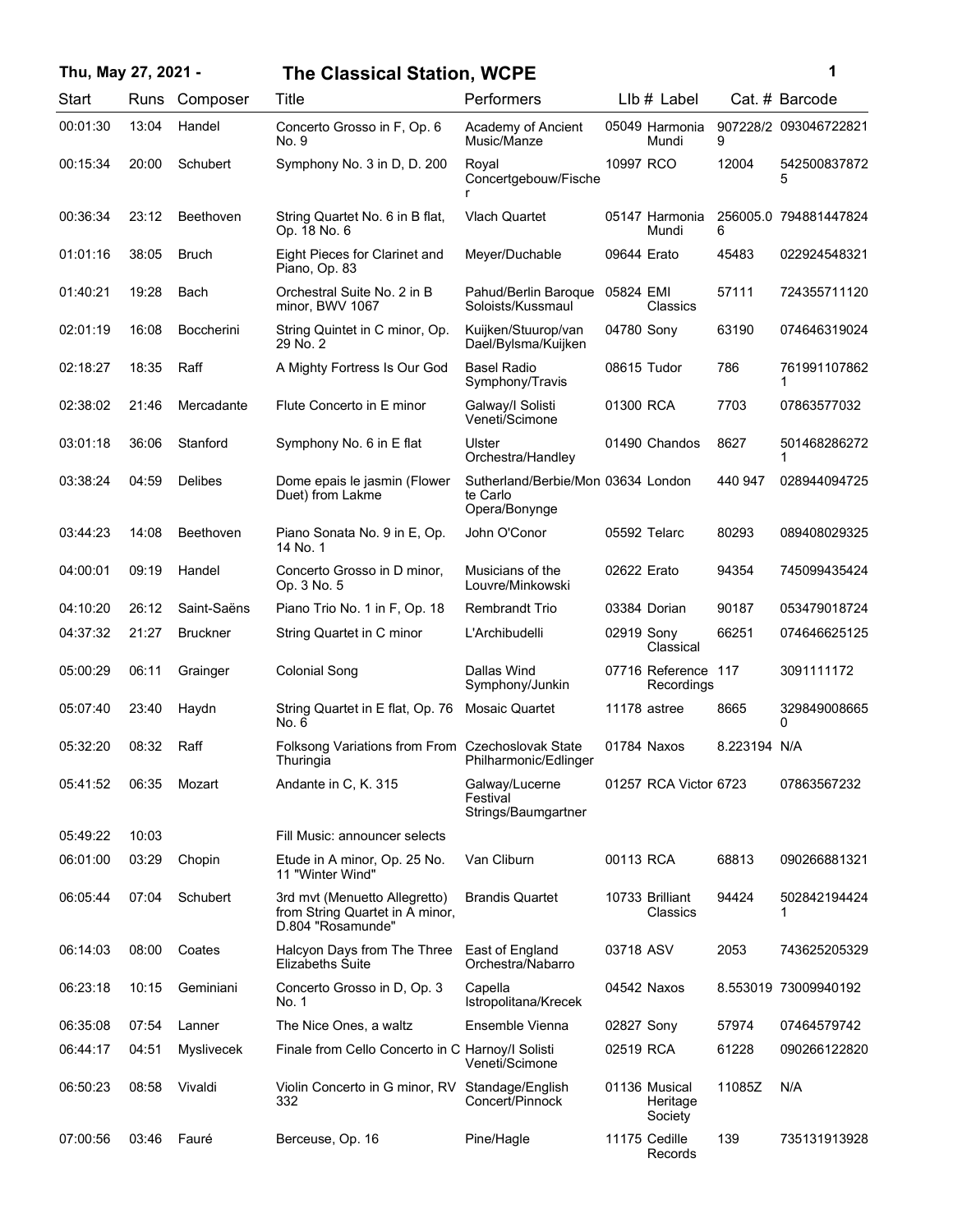|          | Thu, May 27, 2021 -<br><b>The Classical Station, WCPE</b> |              |                                                                                                     |                                                          | $\mathbf{2}$ |                                      |              |                       |
|----------|-----------------------------------------------------------|--------------|-----------------------------------------------------------------------------------------------------|----------------------------------------------------------|--------------|--------------------------------------|--------------|-----------------------|
| Start    | Runs                                                      | Composer     | Title                                                                                               | Performers                                               |              | LIb # Label                          |              | Cat. # Barcode        |
| 07:05:57 | 08:44                                                     | Saint-Saëns  | Concert Piece for Horn and<br>Orchestra, Op. 94                                                     | Baumann/Leipzig<br>Gewandhaus/Masur                      |              | 03997 Philips                        | 416 380      | 028941638021          |
| 07:15:56 | 06:07                                                     | Beethoven    | Finale (Rondo) from Piano<br>Concerto No. 2 in B flat, Op. 19 omantic                               | Levin/Revolutionary&R 04743 Archiv<br>Orchestra/Gardiner |              |                                      | 453 438      | 028945343822          |
| 07:23:18 | 09:41                                                     | Arnold       | English Dances, Book Two,<br>Op. 33                                                                 | London<br>Philharmonic/Arnold                            | 10497 Lyrita |                                      | 201          | 502092602012<br>3     |
| 07:34:34 | 08:04                                                     | Bach         | Flute Sonata in C, BWV 1033                                                                         | Solum/Kipnis/Bogatin                                     |              | 00157 Arabesque 6589                 |              | 2672406589            |
| 07:43:53 | 05:39                                                     | Vieuxtemps   | 3rd mvt (Scherzo and Trio)<br>from Violin Concerto No. 4 in D Chamber Philharmonic<br>minor, Op. 31 | Hahn/German<br>of Bremen/P. Jarvi                        | 12340 DG     |                                      | B002269<br>8 | 028947939566          |
| 07:50:47 | 08:43                                                     | Tartini      | Concerto Grosso No. 3 in C                                                                          | Ensemble<br>415/Banchini                                 |              | 04050 Harmonia<br>Mundi              | 290855       | N/A                   |
| 08:01:05 | 03:58                                                     | Meyerbeer    | Coronation March from Le<br>Prophète                                                                | Houston<br>Symphony/Comissiona                           |              | 00680 Pro Arte                       | 267          | N/A                   |
| 08:06:18 | 11:37                                                     | Bach, C.P.E. | Symphony in G                                                                                       | English Concert/Manze 07207 Harmonia                     |              | Mundi                                | 907403       | 093046740320          |
| 08:19:10 | 09:08                                                     | Chopin       | Scherzo No. 2 in B flat minor,<br>Op. 31                                                            | Benjamin Grosvenor                                       |              | 10752 Decca                          |              | 478 3206 028947832065 |
| 08:30:18 | 07:34                                                     | Chabrier     | King in Spite of Himself: Fete<br>Polonaise                                                         | Detroit<br>Symphony/Paray                                |              | 06937 Mercury                        |              | 475 6183 028947561835 |
| 08:39:07 | 03:00                                                     | Heinichen    | Serenata de Moritzburg                                                                              | Musica Antiqua<br>Cologne/Goebel                         |              | 02573 Archiv                         | 437 549      | 028943754927          |
| 08:43:22 | 07:14                                                     | Gliere       | 2nd mvt (Allegro Giocoso) from New Jersey<br>Symphony No. 2 in C minor,<br>Op. 25                   | Symphony/Macal                                           | 03653 Delos  |                                      | 3178         | 013491317823          |
| 08:51:51 | 07:34                                                     |              | Fill Music: announcer selects                                                                       |                                                          |              |                                      |              |                       |
| 09:01:15 | 27:58                                                     | Mozart       | Piano Concerto No. 21 in C, K. Istomin/Seattle<br>467                                               | Symphony/Schwarz                                         |              | 03661 Reference 68<br>Recordings     |              | 030911106829          |
| 09:30:28 | 10:49                                                     | Grieg        | Symphonic Dance, Op. 64 No.<br>4                                                                    | Bournemouth<br>Symphony/Berglund                         |              | 06494 Musical<br>Heritage<br>Society | 512633Y n/a  |                       |
| 09:42:47 | 17:05                                                     | Bach, J.C.   | Sinfonia Concertante in A                                                                           | Camerata<br>Budapest/Gmur                                |              | 08844 Naxos                          |              | 8.553085 730099408523 |
| 10:01:42 | 32:07                                                     | Raff         | <b>Italian Suite</b>                                                                                | Czechoslovak State<br>Philharmonic/Edlinger              |              | 01784 Naxos                          | 8.223194 N/A |                       |
| 10:35:39 | 23:13                                                     | Bach         | Triple Concerto in A minor,<br><b>BWV 1044</b>                                                      | Spivakov/Duran/Bezro 00114 RCA<br>dny/Moscow Virtuosi    |              |                                      | 7991         | 078635799125          |
| 11:00:42 | 44:22                                                     | Tchaikovsky  | Symphony No. 6 in B minor,<br>Op. 74 "Pathetique"                                                   | Royal<br>Philharmonic/Gatti                              |              | 06629 Harmonia<br>Mundi              | 907394       | 093046739423          |
| 11:46:34 | 02:43                                                     | Debussy      | Dr. Gradus ad Parnassum from Lang Lang<br>Children's Corner                                         |                                                          |              | PV121 Deutsche<br>Grammaph 2<br>on   |              | 00298060 028947975281 |
| 11:50:32 | 08:55                                                     | Wagner       | Good Friday Music from<br>Parsifal                                                                  | Chicago<br>Symphony/Barenboim                            |              | 05138 Teldec                         | 24           | 3984-242 639842422420 |
| 12:01:17 | 08:03                                                     | Ravel        | Alborada del gracioso (Morning Minnesota<br>song of the jester)                                     | Orchestra/Skrowaczew<br>ski                              |              | 05843 Analogue<br>Production<br>s    | 007          | n/a                   |
| 12:10:20 | 09:51                                                     | Mozart       | Prelude and Fugue No. 4 in F<br>for String Trio, K. 404a                                            | Grumiaux Trio                                            |              | 12822 Philips                        | 422 697      | 028942251328          |
| 12:21:11 | 15:15                                                     | ov           | Rimsky-Korsak Capriccio espagnol, Op. 34                                                            | London<br>Symphony/Dorati                                |              | 07043 Mercury                        |              | 475 6194 028947561941 |
| 12:37:41 | 09:43                                                     |              | Fill Music: announcer selects                                                                       |                                                          |              |                                      |              |                       |
| 12:48:24 | 11:01                                                     | Bartok       | Hungarian Sketches                                                                                  | Chicago<br>Symphony/Solti                                |              | 10018 London                         | 443 444      | n/a                   |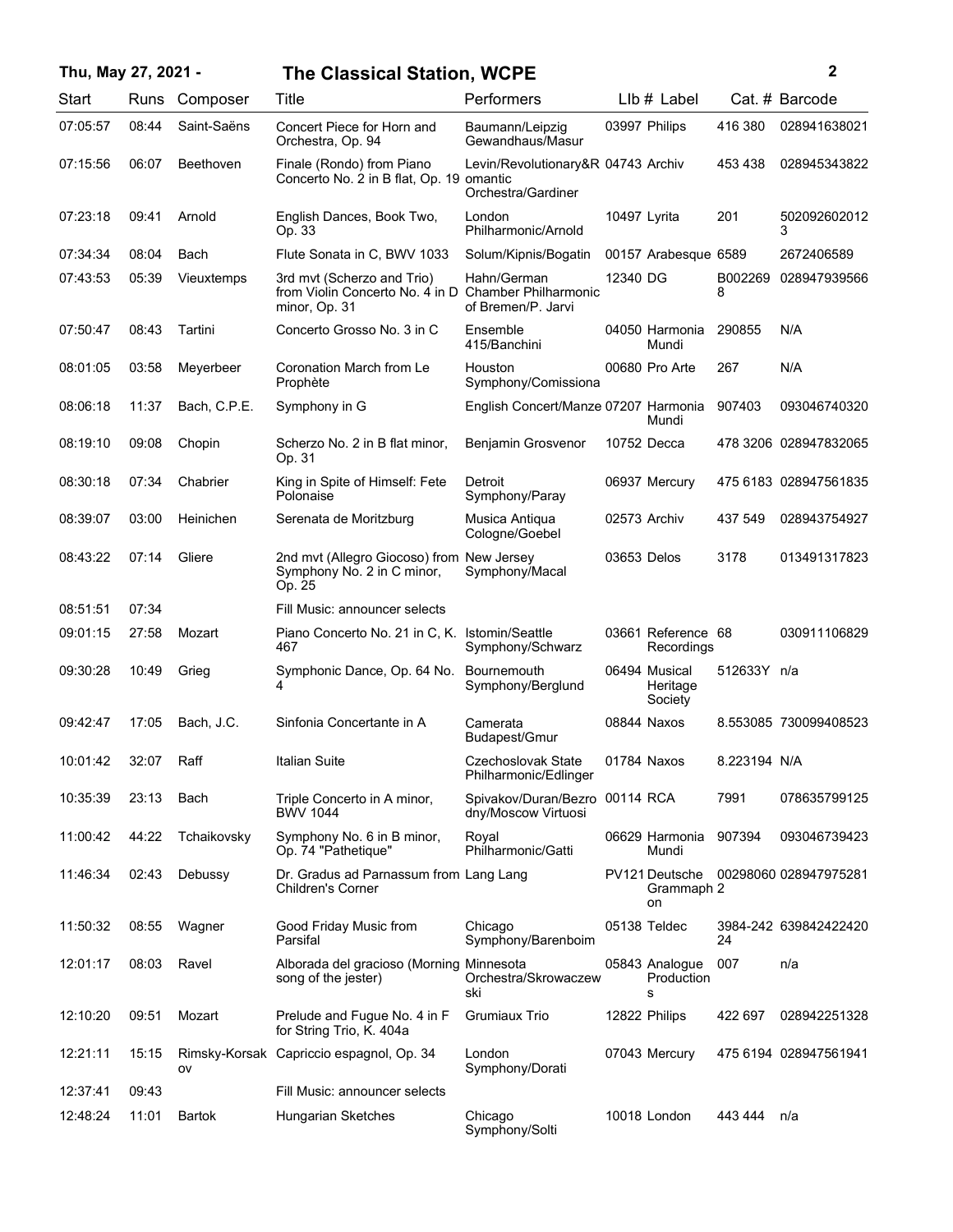## **Thu, May 27, 2021 - 3 The Classical Station, WCPE**

| ٦ | ٦ |  |
|---|---|--|
|   |   |  |
|   |   |  |
|   | I |  |

| Start    | Runs  | Composer               | Title                                                                  | Performers                                          |                  | LIb # Label           |                | Cat. # Barcode                              |
|----------|-------|------------------------|------------------------------------------------------------------------|-----------------------------------------------------|------------------|-----------------------|----------------|---------------------------------------------|
| 13:01:15 | 07:17 | Bach                   | Have Mercy, My God from St.<br><b>Matthew Passion</b>                  | Ma/Amsterdam<br>Baroque<br>Orchestra/Koopman        | 05088 Sony       |                       | 60680          | 074646068021                                |
| 13:10:02 | 23:02 | <b>Berwald</b>         | Grand Septet in B flat                                                 | Nash Ensemble                                       | 10683 CRD        |                       | 3344           | 750582084720                                |
| 13:34:34 | 05:08 | Pachelbel              | Canon & Gigue in D                                                     | Academy of Ancient<br>Music/Hogwood                 | 01695 L'Oiseau   | Lyre                  | 410 553        | 028941055323                                |
| 13:41:12 | 17:27 | Vaughan<br>Williams    | The Lark Ascending                                                     | Kennedy/City of<br>Birmingham<br>Symphony/Rattle    | 05190 EMI        |                       | 56413          | 724355641328                                |
| 14:00:29 | 23:50 | Haydn                  | Symphony No. 085 in B flat,<br>"The Queen"                             | Austro-Hungarian<br>Haydn<br>Orchestra/Fischer      | 04399 Nimbus     | Records               | 5419/20        | 083603541927                                |
| 14:25:49 | 22:02 | Rachmaninoff           | Rhapsody on a Theme of<br>Paganini, Op. 43                             | Katchen/London<br>Philharmonic/Boult                | 01254 London     |                       | 417880         | 028941788023                                |
| 14:49:21 | 09:19 | Fasch                  | Sonata in D minor                                                      | Amsterdam Bach<br>Soloists/Have                     | 01991 Radio<br>s | Netherland e for sale | unavailabl N/A |                                             |
| 15:00:30 | 28:58 | Mendelssohn            | Violin Concerto in E minor, Op. Perlman/London<br>64                   | Symphony/Previn                                     | 12041 Warner     | Classics              | 09390          | 509994093902<br>5                           |
| 15:30:58 | 06:45 | Auber                  | Overture to The Bronze Horse                                           | Detroit<br>Symphony/Paray                           | 08957 Mercury    |                       | 470 638        | 028947063827                                |
| 15:39:13 | 20:23 | Saint-Saëns            | Clarinet Sonata, Op. 167                                               | Stoltzman/Vallecillo                                | 02078 RCA        |                       | 60198          | 090266019823                                |
| 16:00:51 | 09:24 | Handel                 | Suite in G from Water Music                                            | <b>Boston</b><br>Baroque/Pearlman                   | 05878 Telarc     |                       | 80594          | 089408059421                                |
| 16:11:10 | 08:41 | Lecocq                 | Finale to Act 1 from Mam'zelle<br><b>Angot Ballet</b>                  | National<br>Philharmonic/Bonynge                    | 00266 London     |                       | 411898         | 02894189820                                 |
| 16:20:46 | 07:47 | Mozart                 | Symphony No. 24 in B flat, K.<br>182                                   | <b>Moscow</b><br>Virtuosi/Spivakov                  | 01181 RCA        |                       | 60715          | 090266071524                                |
| 16:29:28 | 04:20 | Chopin                 | Etude in E, Op. 10 No. 3<br>"Tristesse"                                | Vladimir Ashkenazy                                  | 03677 London     |                       | 436 389        | 028943638920                                |
| 16:35:03 | 10:36 | Avison                 | Concerto Grosso No. 05 in D<br>minor                                   | Academy of St.<br>Martin-in-the-Fields/Ma<br>rriner | 04003 Philips    |                       | 438 806        | 028943880626                                |
| 16:46:34 | 07:39 | Strauss Jr.            | Vienna, My Desire!                                                     | Czecho-Slovak State<br>Philharmonic/Wildner         |                  |                       |                | 02367 Marco Polo 8.223223 73009932232       |
| 16:55:08 | 04:27 | Haydn                  | Finale from Symphony No. 101 Berlin<br>in D, "Clock"                   | Philharmonic/Karajan                                | 00588 DG         |                       | 410 869        | 028941086921                                |
| 17:00:50 | 03:35 | Grieg                  | Anitra's Dance from Peer Gynt English Chamber<br>Suite No. 1, Op. 46   | Orchestra/Leppard                                   | 02718 Philips    |                       | 438 380        | 02894388023                                 |
| 17:05:20 | 06:14 | Beethoven              | 3rd mvt (Menuetto) from Piano Trio Elegiaque<br>Trio in E flat, Op. 63 |                                                     | 11039 Brilliant  | Classics              | 94327          | 502842194327<br>5                           |
| 17:12:29 | 09:35 | Clementi               | Overture in C                                                          | Philharmonia/d'Avalos                               | 00744 ASV        |                       | 247            | 743625024722                                |
| 17:22:59 | 05:27 | Frederick the<br>Great | 2nd mvt (Adagio) from Flute<br>Concerto No. 4 in D                     | Rampal/Paris<br>Orchestral<br>Ensemble/Wallez       | 00829 Sony       |                       | 39702          | 07464397022                                 |
| 17:29:41 | 03:39 | Shostakovich           | Waltz No. 2 from Jazz Suite<br>No. 2                                   | Royal<br>Concertgebouw/Chailly                      | 06616 Decca      |                       | 289 470<br>933 | 028947093329                                |
| 17:34:15 | 11:14 | Bach                   | Dorian Toccata and Fugue,<br><b>BWV 538</b>                            | Läubin Brass<br>Ensemble                            | 00154 DG         |                       | 423 988        | 028942398825                                |
| 17:46:24 | 13:33 | Gliere                 | The Sirens, Op. 33                                                     | Slovak<br>Philharmonic/Gunzenh<br>auser             |                  |                       |                | 06491 Marco Polo 8.220349 489103020349<br>5 |
| 18:01:12 | 07:41 | <b>Borodin</b>         | Nocturne from String Quartet<br>No. 2 in D (for orchestra)             | Academy of St.<br>Martin-in-the-Fields/Ma<br>rriner | 00243 EMI        |                       | 47027          | N/A                                         |